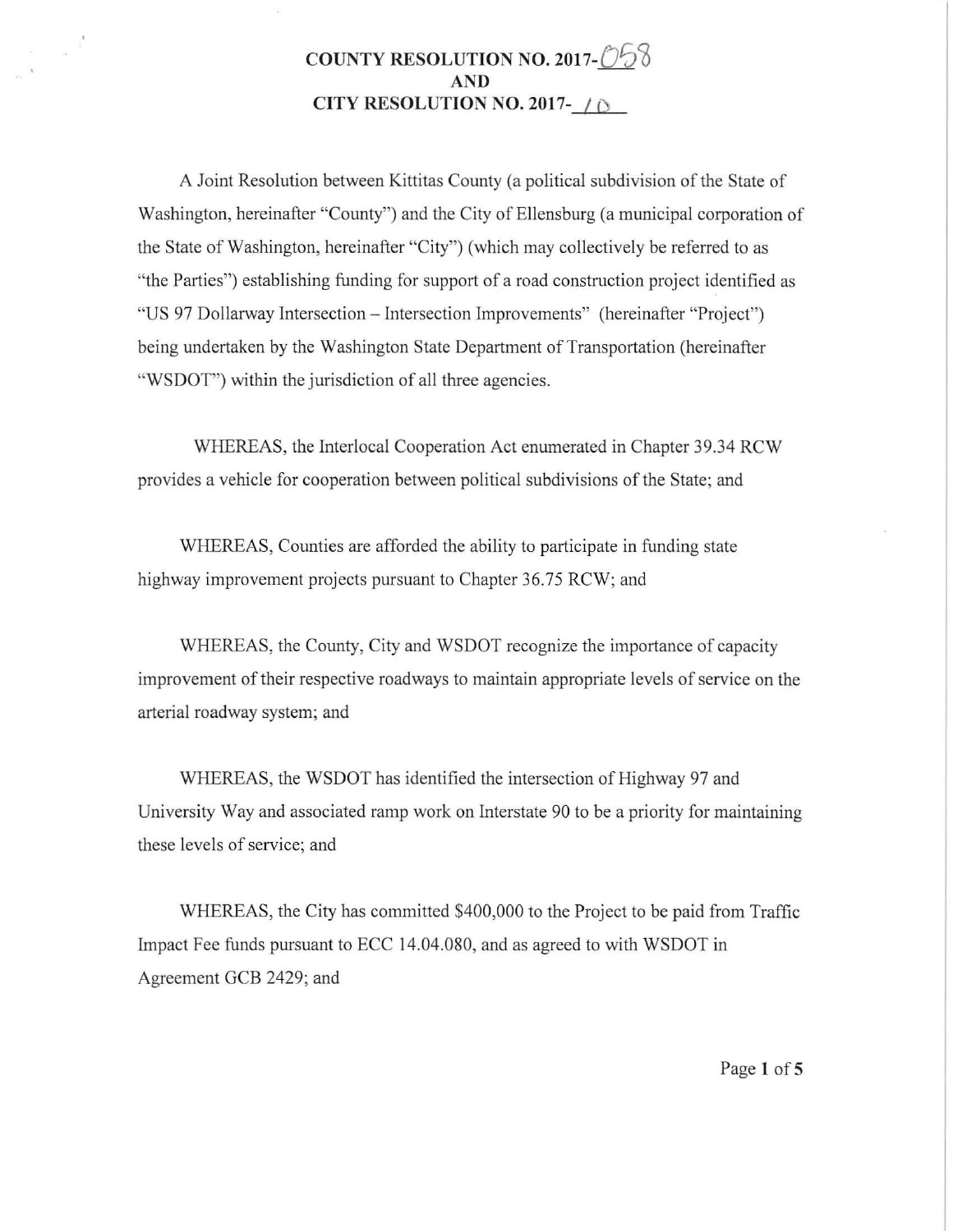WHEREAS, The WSDOT prepared plans and solicited competitive bids for completion of the Project, and the low bid received fo r the work exceeds the funding available for the project by approximately \$445,000; and

WHEREAS, both the County and the City desire to see the project through to completion.

NOW, THEREFORE, THE BOARD OF COUNTY COMMISSIONERS, AND THE CITY COUNCIL OF THE CITY OF ELLENSBURG, WASHINGTON, DO HEREBY RESOLVE AS FOLLOWS:

SECTION 1: The County hereby commits to fund the shortfall of \$445,000 in support of the WSDOT Project subject to the following considerations:

> Parties will make every effort to facilitate annexation to the City that portion of University Way situated in the County between the City limit line located east of the WSDOT Project location and the City limit line located east of the intersection of University Way and Reecer Creek Road into City jurisdiction including associated agricultural lands, Currier Creek Estates and the portion of Reecer Creek Road associated with Currier Creek Estates. In the event it is not reasonably possible to perform this annexation due to prohibitions of law or inadequate assessed valuation available to the City to support the annexation without protest, the City commits to reimburse the County for its expenditure on the Project through the reallocation of traffic impact fees contained in the City's 2017/2018 biennial budget. A map depicting the above described area is attached as EXHIBIT ONE.

> > Page 2 of 5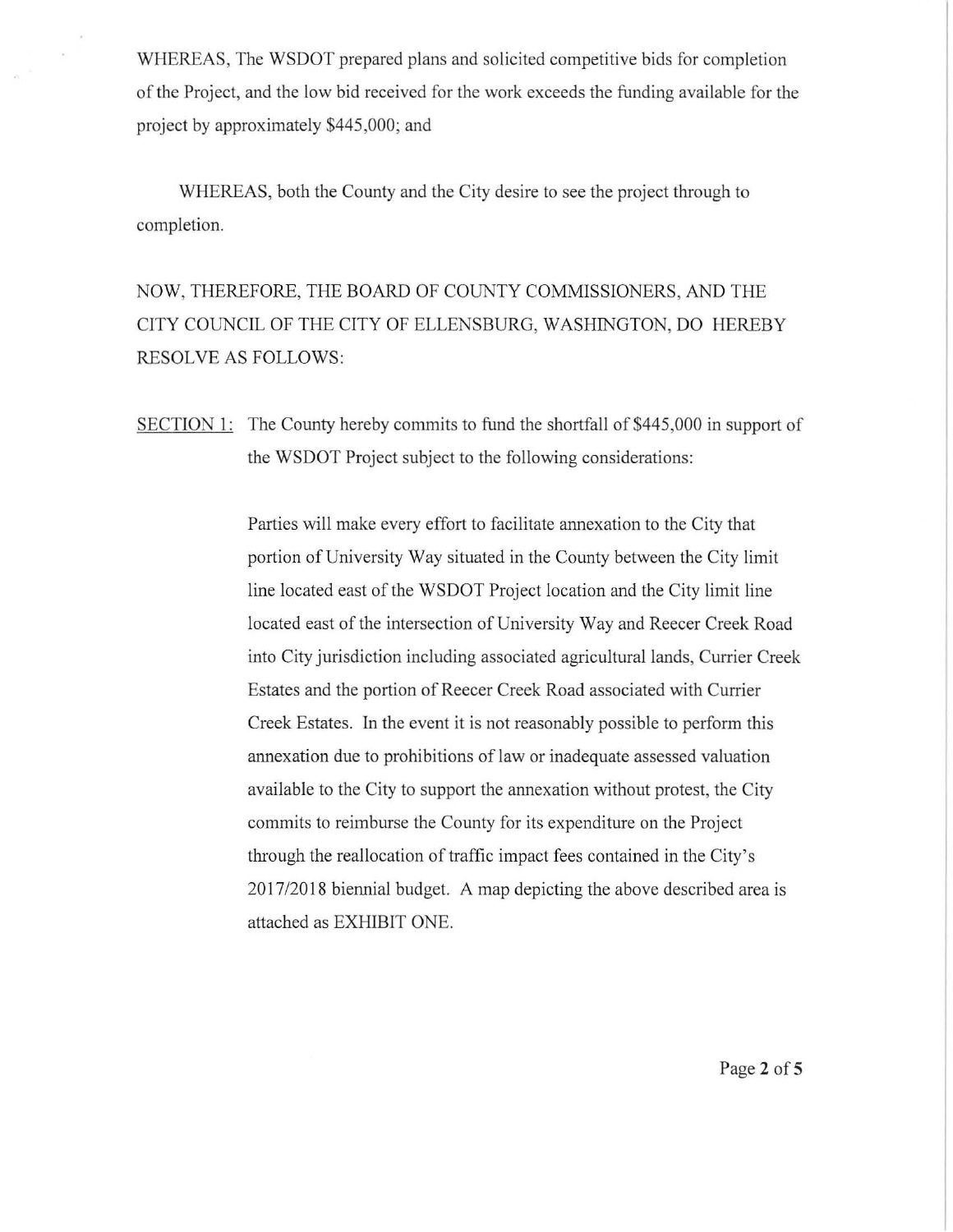SECTION 2: The County is currently under contract to repair a portion of the Burlington Northern Railroad overcrossing along University Way. The County is currently moving forward with repairs to the bridge super-structure, outbound bridge approach and associated bridge joint. Repairs will remain the obligation of the County, in the event annexation occurs prior to completion of said repairs.

 $\bar{\alpha}$ 

- SECTION 3: Administration: Both the County and the City will pass any enabling legislation necessary to facilitate this agreement to the extent provided by law.
- SECTION 4: Each agency shall be responsible for costs incurred to support the agreement.

Page 3 of 5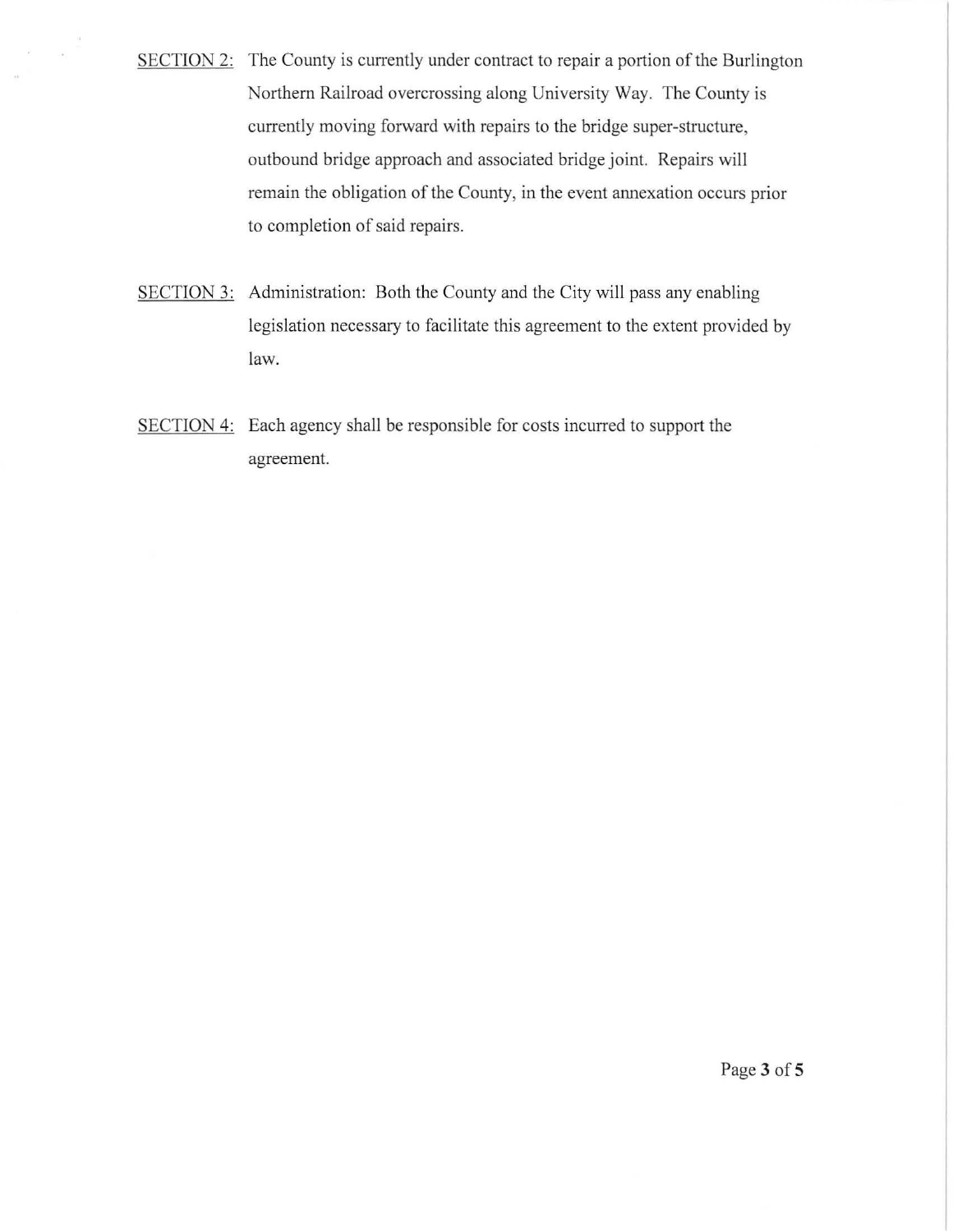Passed and adopted by the City Council of the City of Ellensburg, this  $\lambda_1 + \lambda_2$  aay of March, 2017.

CITY OF ELLENSBURG:

 $\sim$  $=$  $645$ 

Rich Elliott, Mayor

debourge Detens, deputy

Passed and adopted by the Kittitas County Board of Commissioners, this  $\mathcal{L}$  day of March, 2017.

BOARD OF COUNTY COMMISSIONERS KITTITAS GOUNTY, WASHINGTON

Paul Jewell, Chairman

&9 Laura Osiadacz, Vice-Chairman

 $\sqrt{2}$ 

Obie O'Brien, Commissioner

Attest:

 $\Box$  Clerk of the Board- Julie Kjorsvik

A Deputy Deputy Clerk of the Board- Mandy Buchholz  $n$ 

Page 4 of 5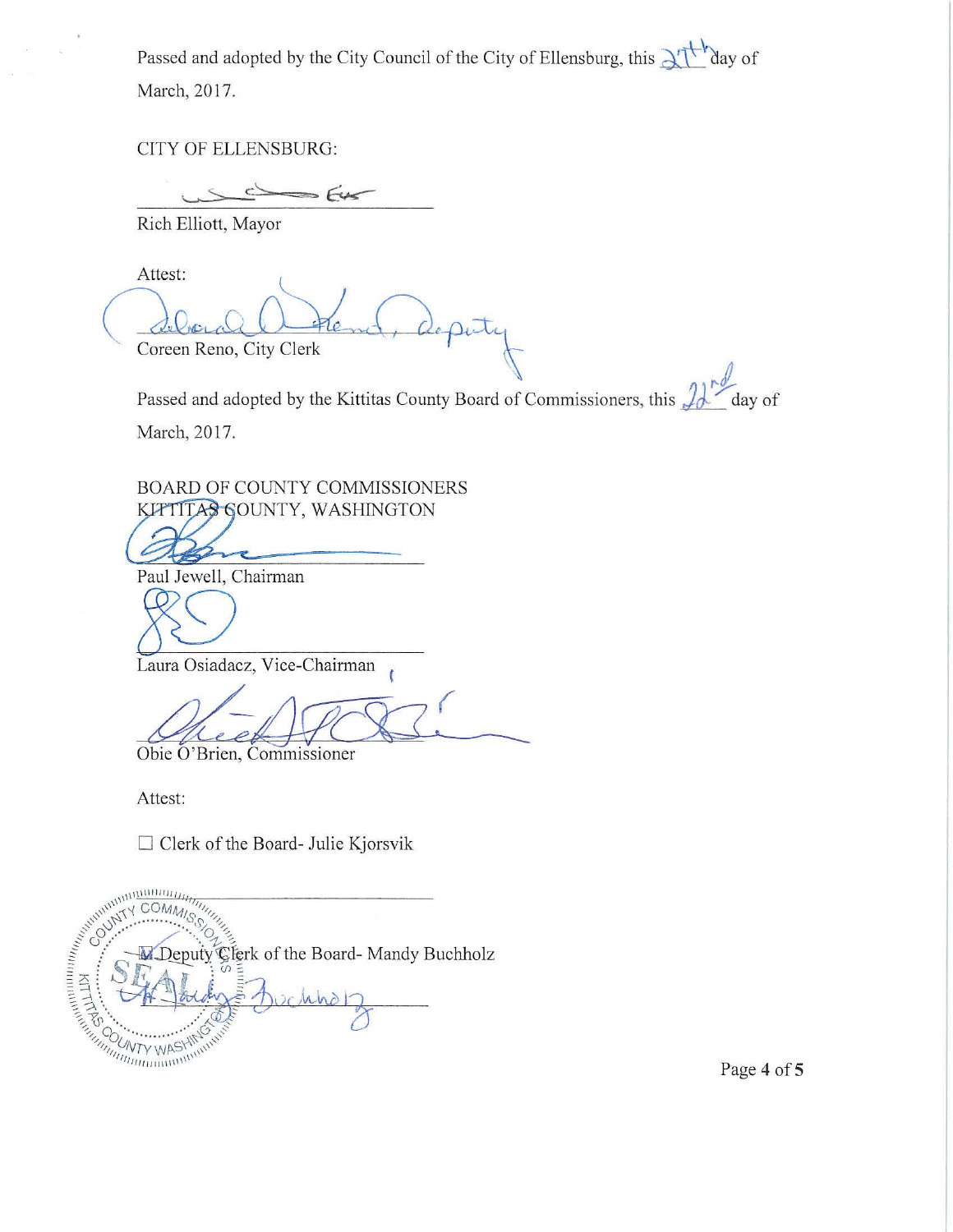Exhibit One: Map Depicting Proposed Annexation Area

 $\frac{1}{\sqrt{2\pi}}\left\| \frac{1}{\sigma_{\rm c}} \right\|^2$ 

Page S of S